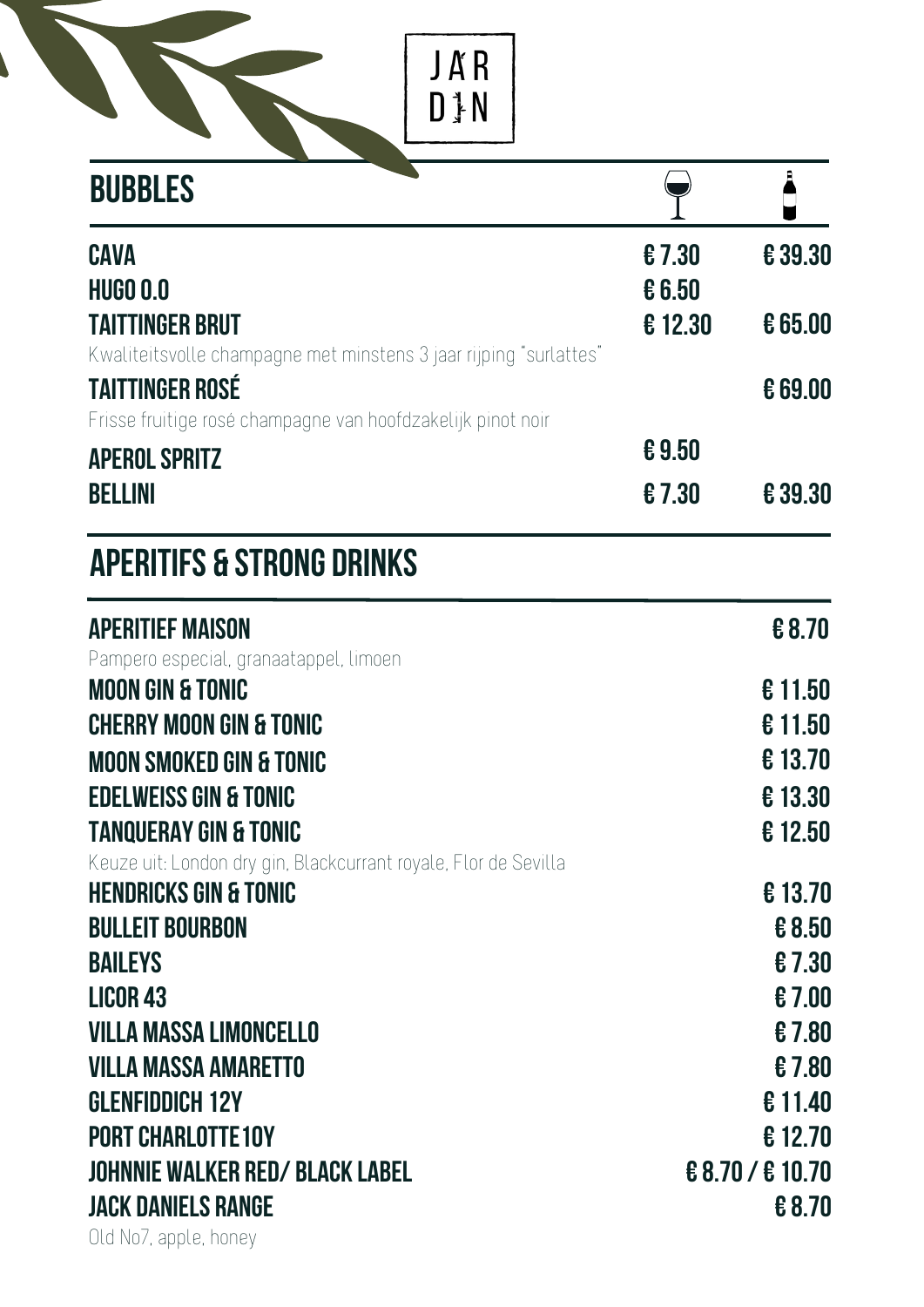# JAR<br>D}N

 $\overline{\phantom{a}}$ 

| <b>DISCOVER OUR RUM SELECTION</b> |  |
|-----------------------------------|--|
|-----------------------------------|--|

| <b>PAMPERO WHITE RUM</b>                                    |         | € 8.10          |
|-------------------------------------------------------------|---------|-----------------|
| <b>PAMPERO ESPECIAL RUM</b><br><b>MOUNT GAY ECLIPSE RUM</b> |         | € 8.10<br>€9.60 |
| <b>ZACAPA CENTENARIO 23Y</b>                                |         | €13.70          |
| <b>WINE</b>                                                 |         | Å               |
| <b>WIT</b>                                                  |         |                 |
| LES ROCHES SAINTES CHARDONNAY                               | € 5.70  | € 28.00         |
| LOS VASCOS I CASA BLANCA VALLEY I SAUVIGNON BLANC           | €7.40   | €39.60          |
| LOS VASCOS I COLCHAGUA VALLEY I CHARDONNAY                  | €8.20   | €43.20          |
| DOMAINE THIBERT I SAINT VÉRAN I CHARDONNAY                  | € 10.70 | €53.50          |
| <b>ROSÉ</b>                                                 |         |                 |
| RICKETY BRIDGE ROSÉ I WESTERN CAPE                          | € 6.20  | €31.90          |
| GÉRARD BERTRAND GRIS BLANC I ROUSSILON                      | €5.80   | € 29.00         |
| <b>ROOD</b>                                                 |         |                 |
| <b>LES ROCHES SAINTES</b>                                   | €5.70   | € 28.00         |
| BODEGAS CARO ARUMA I MENDOZA I MALBEC                       | €7.40   | €39.60          |
| LOS VASCOS GRANDE RESERVE I COLCHAGUA VALLEY                | €8.90   | €44.50          |
| I CABERNET SAUVIGNON I CARMÉNÈRE I SYRAH                    |         |                 |
| LE DIX DE LOS VASCOS I COLCHAGUA VALLEY I                   |         | €71.30          |
| <b>CABERNET SAUVIGNON</b>                                   |         |                 |

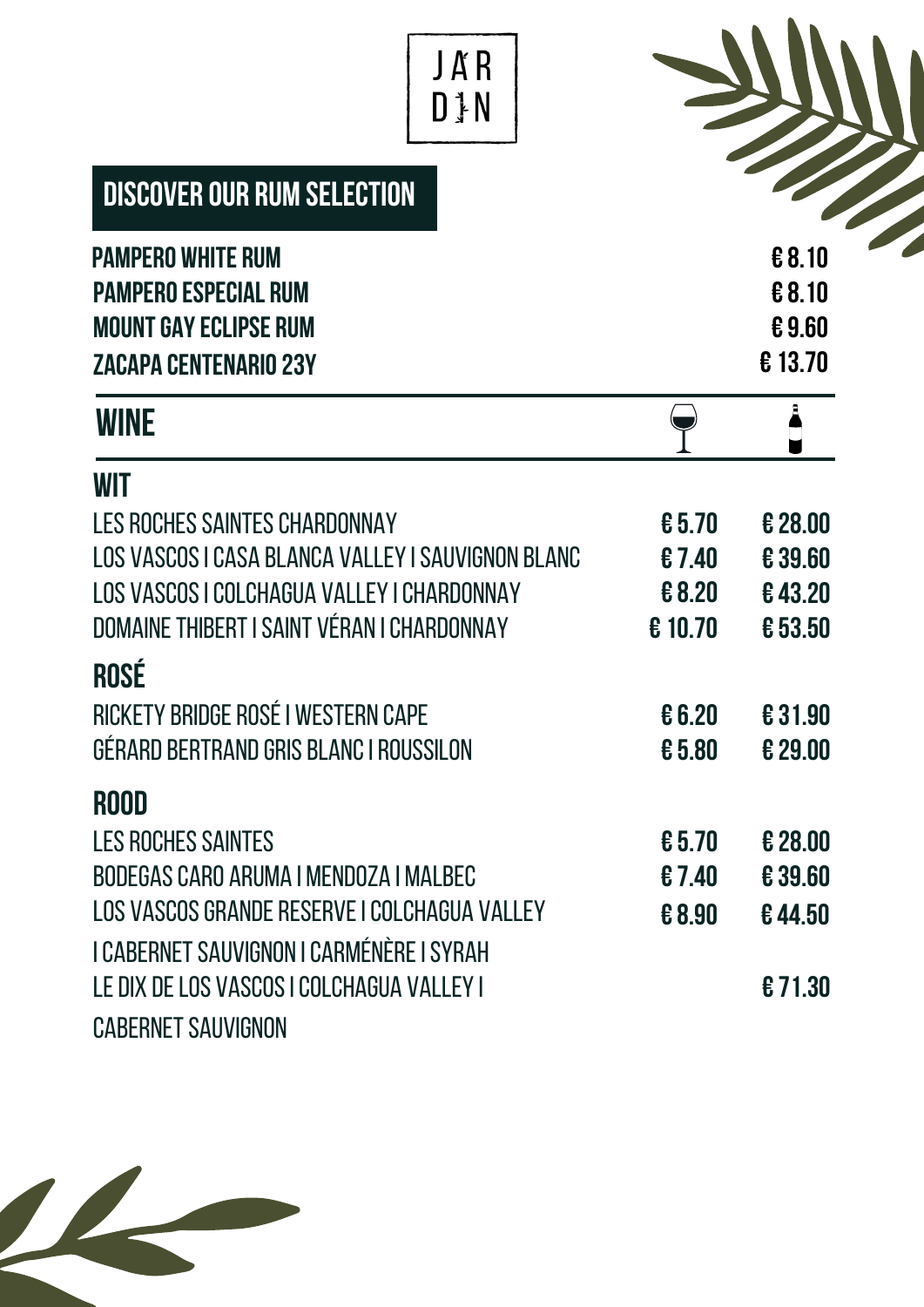

### **TRY SOMETHING SPECIAL..?**

Bestel dan onze unieke beer growlers en tap zelf jouw biertjes!

|           | 1.9 <sub>L</sub> | 3.8 <sub>L</sub> |
|-----------|------------------|------------------|
| Stella    | $\epsilon$ 26.70 | € 51.50          |
| Karmeliet | $£$ 32.00        |                  |
| Kwak      | € 32.00          |                  |
| Kriek     | € 29.00          |                  |
|           |                  |                  |

#### **BEERS**

| <b>STELLA (25 CL / 50 CL)</b> | € 3.40/€ 6.20 |
|-------------------------------|---------------|
| 1 METER (11 STELLA'S)         | €34.00        |
| <b>KARMELIET 33 CL</b>        | € 5.50        |
| <b>KWAK</b>                   | € 5.50        |
| <b>VICTORIA 33 CL</b>         | € 5.50        |
| <b>LIEFMANS</b>               | €4.70         |
| <b>DUVEL</b>                  | € 5.50        |
| <b>LEFFE RANGE</b>            | € 5.30        |
| Blond, bruin, 0.0%            |               |

| <b>JACKS IPA</b>       | €4.80 |
|------------------------|-------|
| <b>OSTDONK TRIPPEL</b> | €4.80 |
| <b>REMI</b>            | €4.80 |
| <b>KUUL</b>            | €4.80 |
| <b>PAPITOU</b>         | €4.80 |
| <b>DESPERADOS</b>      | €4.70 |
|                        |       |
|                        |       |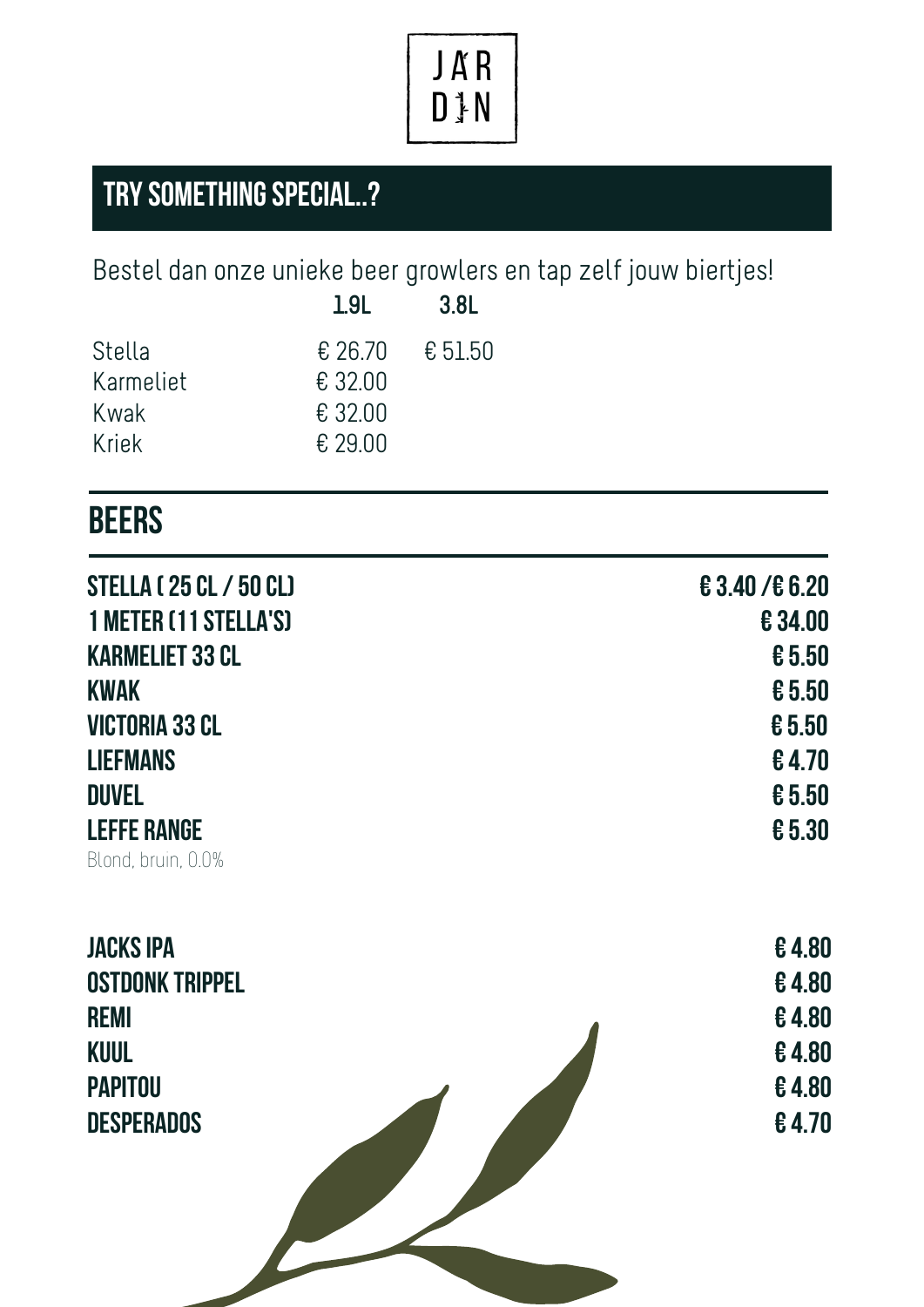

### **s** of tDRINKS

| <b>COCA-COLA</b>                                     | €3.40  |
|------------------------------------------------------|--------|
| <b>COLA-COLA ZERO</b>                                | € 3.40 |
| <b>SPRITE</b>                                        | € 3.40 |
| <b>FANTA</b>                                         | € 3.40 |
| <b>FUZE TEA</b>                                      | € 3.40 |
| <b>TÖNISSTEINER</b>                                  | € 3.70 |
| Zitrone, orange, vruchtenkorf                        |        |
| <b>FEVER TREE RANGE</b>                              | €3.70  |
| Indian tonic, mediterranean, ginger beer, ginger ale |        |
| <b>TOMATENSAP</b>                                    | € 3.50 |
| <b>SCHWEPPES SODA</b>                                | € 3.40 |
| <b>APPELAERE</b>                                     | € 3.40 |
| <b>SPA STILL / SPARKLING 25 CL</b>                   | € 3.20 |
| <b>SPA STILL / SPARKLING 50 CL</b>                   | € 5.90 |
| <b>SPA STILL / SPARKLING 1L</b>                      | €9.80  |
| <b>PERRIER 20 CL</b>                                 | € 3.50 |
|                                                      |        |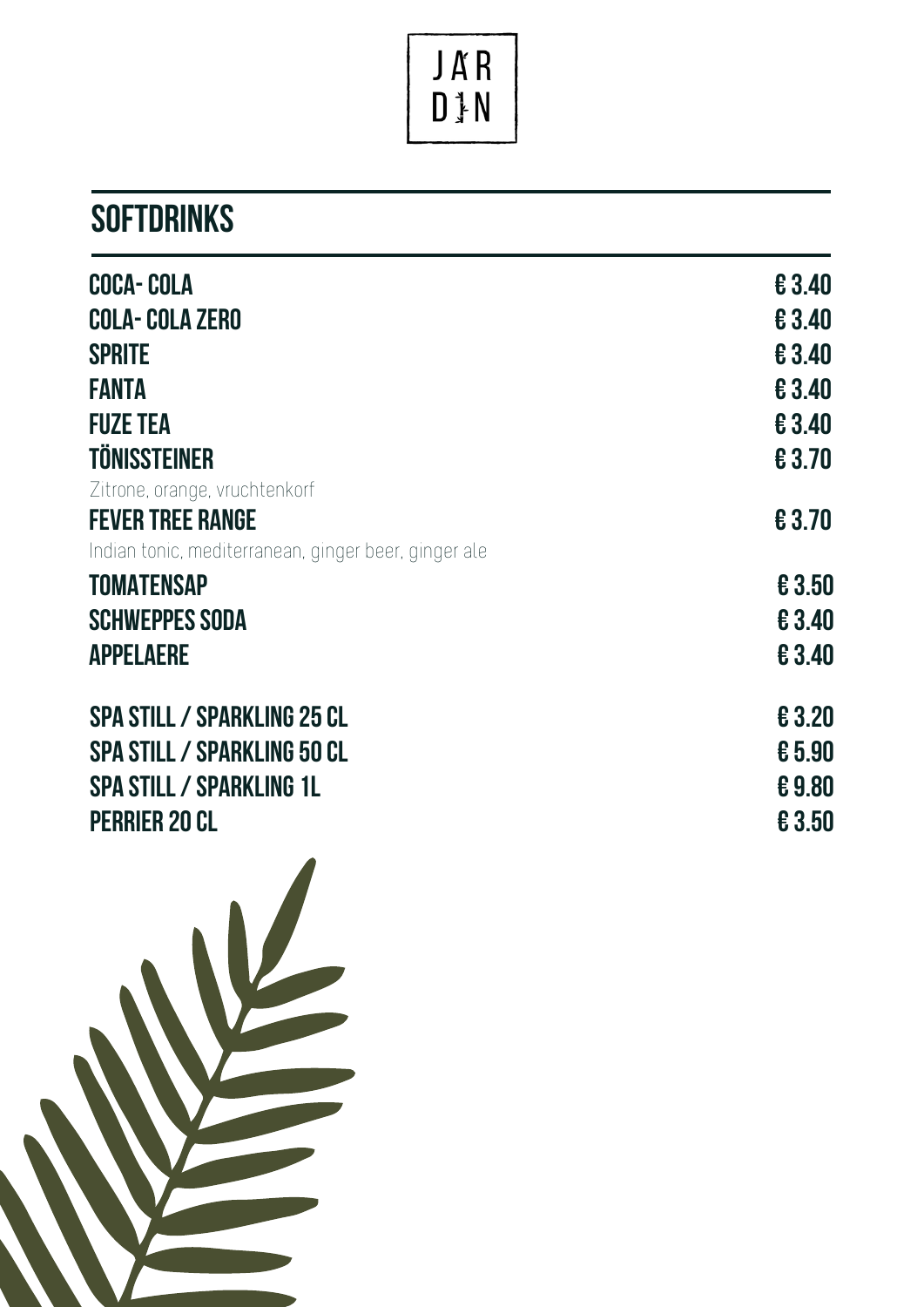

## **Cocktails**

| <b>MOJITO CLASSIC</b>                                                                             | €10.90  |
|---------------------------------------------------------------------------------------------------|---------|
| Pampero especial   limoen   rietsuiker<br><b>MOJITO RANGE</b>                                     | €11.40  |
| Strawberry   passion   royale                                                                     |         |
| <b>THE LAKE</b><br>Zacapa Centenario 23Y   vanille   kaneel   gingerale                           | € 12.70 |
| <b>MULE LINE</b>                                                                                  | €11.80  |
| Cointreau Mule   Moscow Mule   Bulleit Mule<br><b>LAZY RED CHEECKS 'VERHOFSTEDE'</b>              | € 12.70 |
| Jonge jenever   framboos   limoen                                                                 |         |
| <b>BITTER SWEET HARMONY</b>                                                                       | €11.90  |
| The botanist gin   Cointreau   ananassap   limoensap<br><b>SEX ON THE BEACH</b>                   | €11.40  |
| Smirnoff No. 21   limoensap   ananassap   fruitsap   passievrucht   suikersiroop                  |         |
| <b>BRISA DE PINA</b><br>Cava   Pampero especial   ananassap   limoen                              | €11.70  |
| <b>TOM COLLINS</b>                                                                                | € 11.60 |
| Moon gin   limoensap   suikersiroop                                                               |         |
| <b>DAIQUIRI</b><br>Pampero especial suikersiroop   limoensap                                      | € 10.70 |
| <b>SINGAPORE SLING</b>                                                                            | € 12.10 |
| Tanqueray London dry gin   Cointreau   Krieken   Elexir Christiane<br><b>GODFATHER</b>            | €11.90  |
| Bulleit bourbon   Disaronno                                                                       |         |
| <b>LONG ISLAND ICED TEA</b>                                                                       | €13.20  |
| Tanqueray London dry gin   smirnoff No. 21   rum   Don Julio   Cointreau<br><b>DARK 'N STORMY</b> | € 10.80 |
| Pampero especial   ginger beer                                                                    |         |
| <b>OLD FASHIONED</b>                                                                              | €11.50  |
| Bulleit   rietsuiker   angostura bitters<br><b>LE MAISONMAX</b>                                   | €11.20  |
| Cherry Moon gin   raspberry   limoen   cava   ginger ale                                          |         |